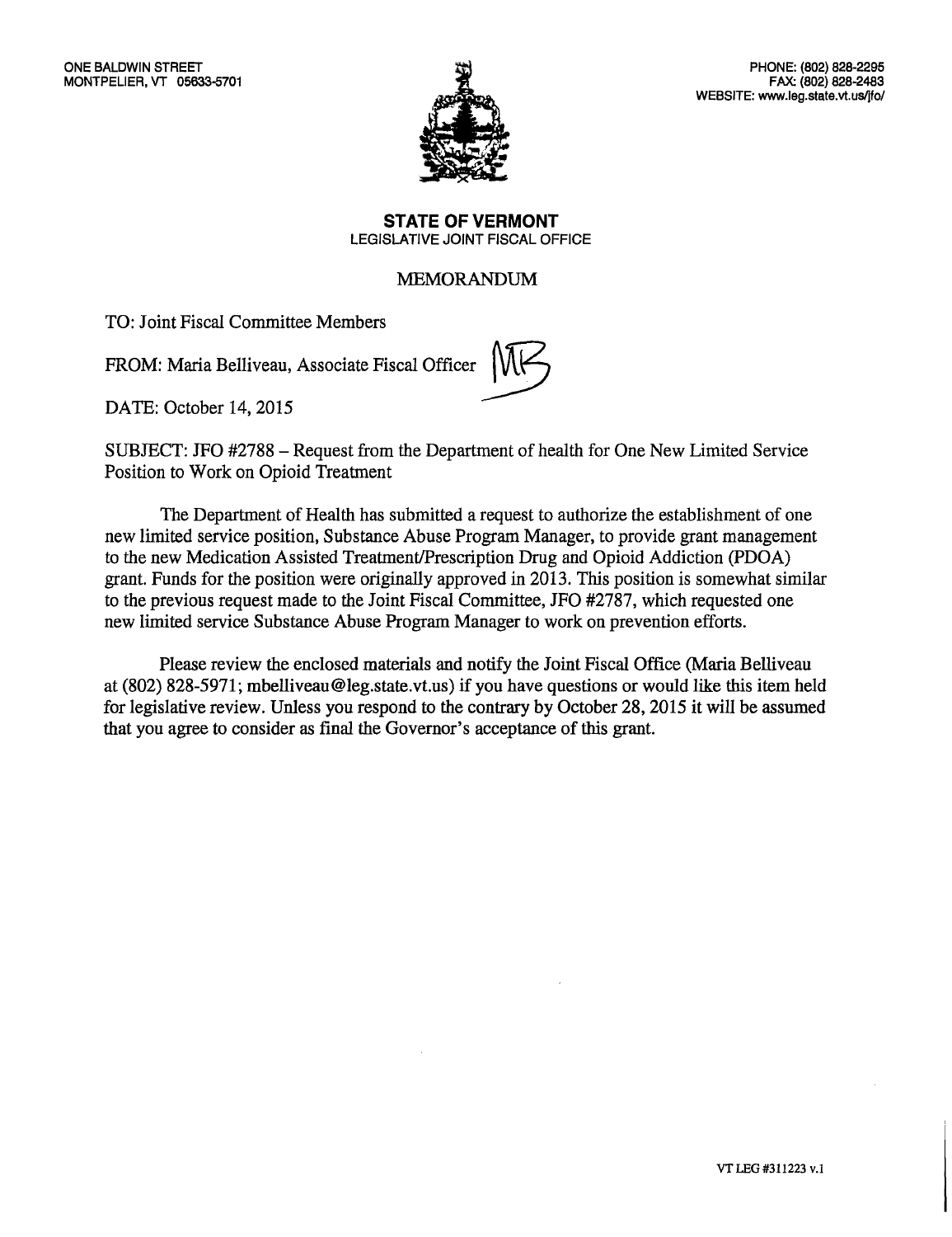|                                                                                                         | <b>NERMONT</b>                                                                                                                      | #2788<br>d EGEA          |
|---------------------------------------------------------------------------------------------------------|-------------------------------------------------------------------------------------------------------------------------------------|--------------------------|
| <b>State of Vermont</b><br>Department of Health<br>108 Cherry Street, PO Box 70<br>Burlington, VT 05402 | [phone] $802 - 863 - 7200$<br>802-865-7754<br>$[$ fax $]$                                                                           | <b>25b</b><br><b>BY:</b> |
|                                                                                                         | MEMORANDUM                                                                                                                          | RECEIVED<br>OCT 12 2015  |
| To:                                                                                                     | Sarah Clark, AHS CFO                                                                                                                | JOINT FISCAL OFFICE      |
| From:                                                                                                   | Paul Daley, Financial Director                                                                                                      |                          |
| Re:                                                                                                     | Limited Service Position Request for the Medication Assisted Treatment<br>(MAT) - Prescription Drug & Opioid Addiction (PDOA) Grant |                          |
| Date:                                                                                                   | 8/31/15                                                                                                                             |                          |
|                                                                                                         |                                                                                                                                     |                          |

The Health Department is requesting approval of a new limited service position to be funded from the Medication Assisted Treatment - Prescription Drug & Opioid Addiction initiative, a grant we've just received. The funding source for this grant was originally approved in 2013 through JFO #2606. One limited service position was authorized.

The project period of this grant is 8/1/15 thru 7/31/18. The purpose of this grant is to enhance/expand treatment service systems to increase capacity and provide accessible, effective, comprehensive, coordinated care, and evidence-based medication assisted treatment (MAT) and recovery support services to individuals with opioid use disorders seeking or receiving MAT. Funding for the Substance Abuse Program Manager is authorized in the current year's grant budget, with funding expected to continue through the balance of the project period.

Please find enclosed a Position Request Form, an RFR with Organization Chart, and a copy of the grant award document.

After review by your office and approval from the Secretary's Office, please forward to Molly Paulger at DHR.

We appreciate your support in moving this request forward. Please let me know if you have questions or need additional information. Thank you.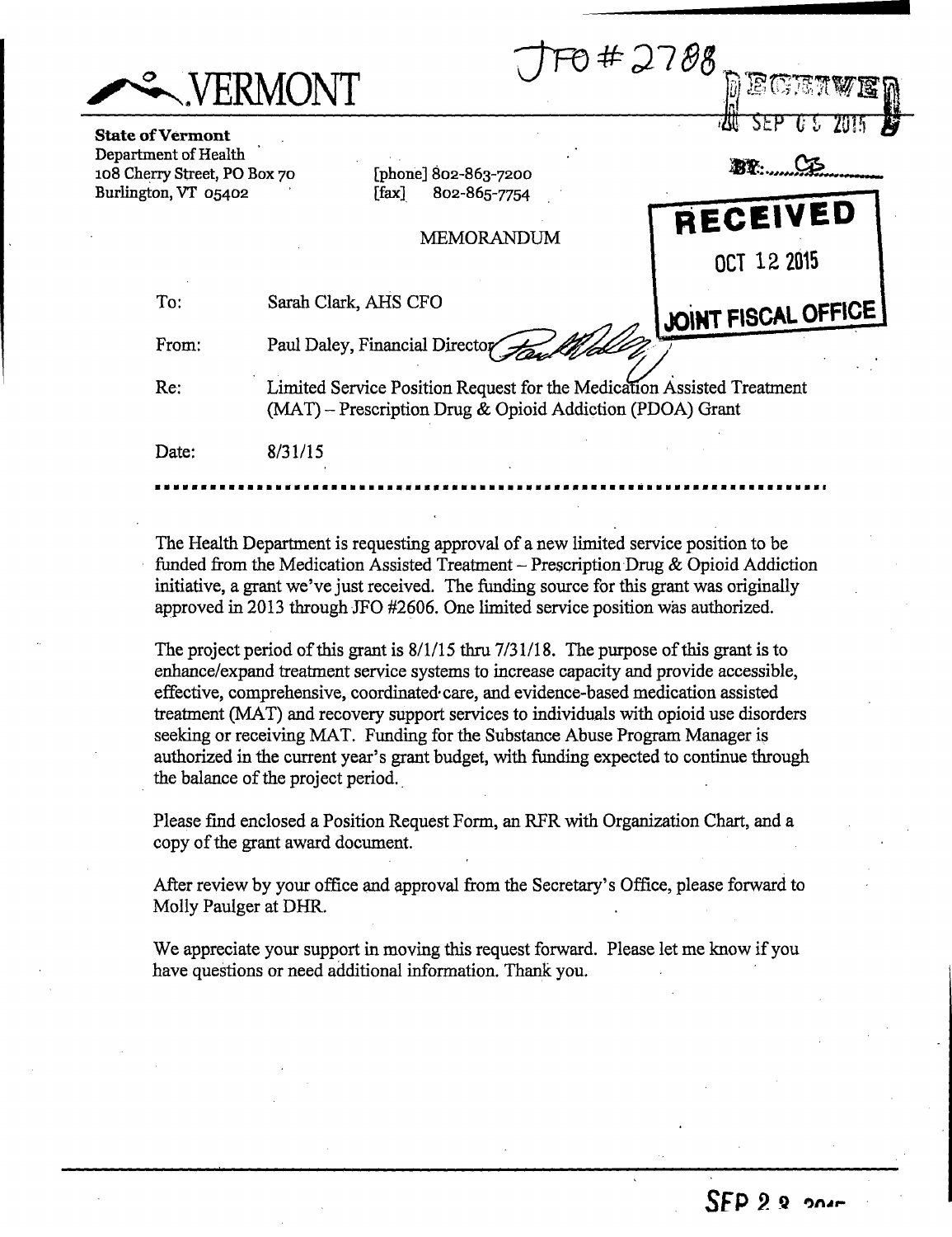## **STATE OF VERMONT Joint Fiscal Committee Review Limited Service - Grant Funded Position Request Form**

This form is to be used by agencies and departments when additional grant funded positions are being requested. Review and approval by the Department of Human Resources must be obtained prior to review by the Department of Finance and Management. The Department of Finance will forward requests to the Joint Fiscal Office for JFC review. A Request for Classification Review Form (RFR) and an updated organizational chart showing to whom the new position(s) would report must be attached to this form. Please attach additional pages as necessary to provide enough detail.

| AHS / Health<br>Agency/Department: |                                                         |                          | Date: | 8/31/15 |
|------------------------------------|---------------------------------------------------------|--------------------------|-------|---------|
|                                    | Name and Phone (of the person completing this request): | Paul Daley, 802-863-7284 |       |         |

Request is for:<br>I Positions funded and attached to a new grant.

Chrositions funded and attached to a new grant.<br>Mensitions funded and attached to an existing grant approved by JFO #2606 (1/17/13)

1. Name of Granting Agency, Title of Grant, Grant Funding Detail (attach grant documents):

Department of Health & Human Services, Substance Abuse & Mental Health Services Administration (SAMHSA); Medication Assisted Treatment (MAT) / Prescription Drug & Opioid Addiction (PDOA) grant; grant # 1H79T1026146-01.

2. List below titles, number of positions in each title, program area, and limited service end date (information should be based on grant award and should match information provided on the RFR) position(s) will be established only after JFC final approval:

| Title* of Position(s) Requested # of Positions | Division/Program | <b>Grant Funding Period/Anticipated End Date</b> |
|------------------------------------------------|------------------|--------------------------------------------------|
| Substance Abuse Program<br>Manager             | <b>ADAP</b>      | 8/1/15 - 7/31/18                                 |
|                                                |                  |                                                  |

\*Final determination of title and pay grade to be made by the Department of Human Resources Classification Division upon submission and review of Request for Classification Review.

3. Justification for this request as an essential grant program need:

This position will provide grant management to the new Medication Assisted Treatment (MAT) / Prescription Drug & Opioid Addiction (PDOA) funding as described in the budget justification submitted as part of the federal application and approved by the granting Agency.

I certify that this information is correct and that necessary funding, space and equipment for the above position(s) are available (required by  $32$  VSA Sec.  $5$ (b).

|        | $\sim$ $\sim$ $\sim$                             |         |
|--------|--------------------------------------------------|---------|
|        | Signature of Agency or Department Head           | Date    |
|        | Molin                                            | 9.21.15 |
| udd 15 | Approyed/Denied by Department of Human Resources | Date    |
|        |                                                  |         |
|        | Approved/Denied by Finance and Management        | Date    |
|        |                                                  | 70 J    |
|        | Approvec/Denied by Secretary of Administration   | Date    |
|        | <u> Comments</u> :                               |         |

DHR —11/7/05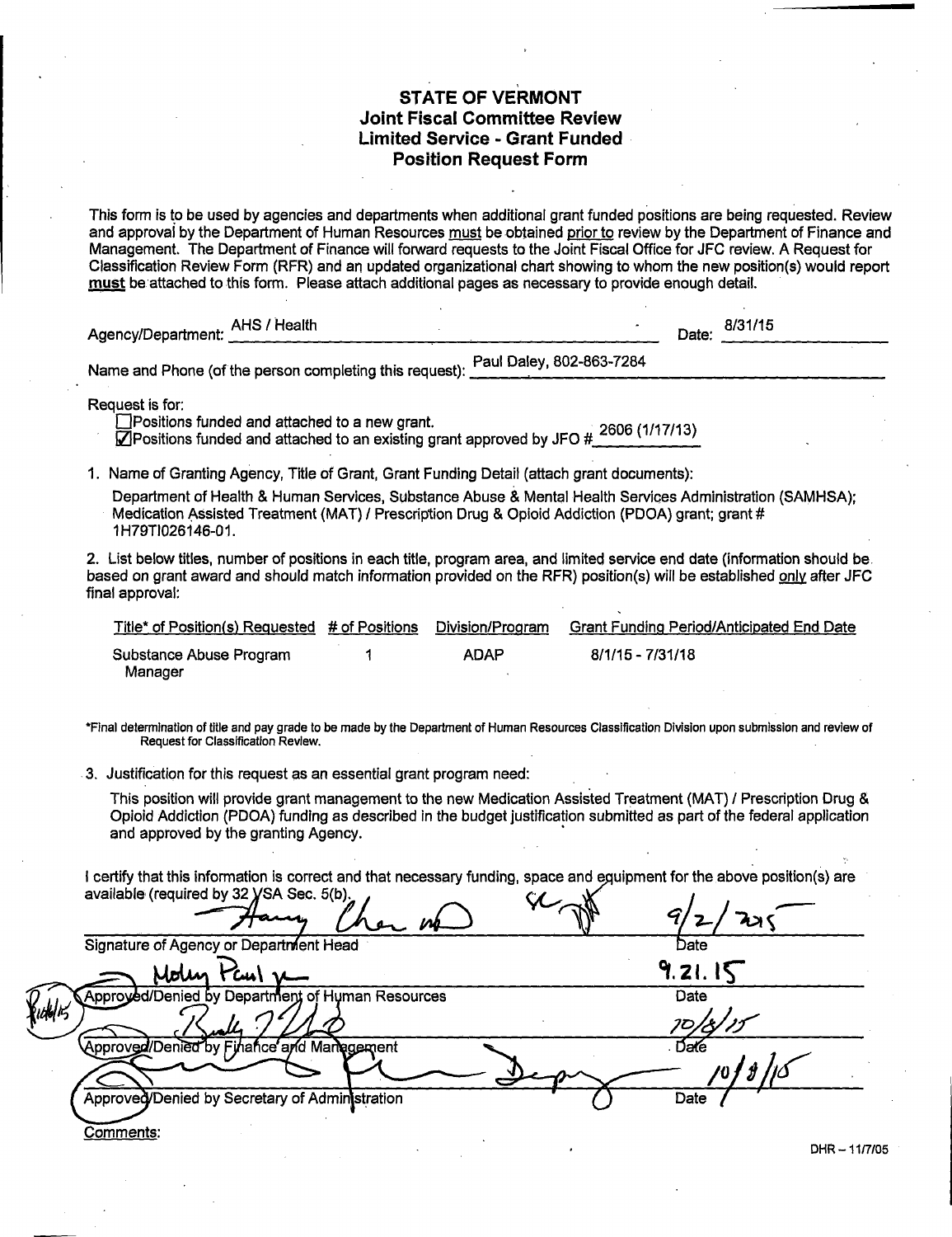Notice of Award

**Issue Date:** 07/29/2015



Department of Health and Human Services Substance Abuse and Mental Health Services Administration Center for Substance Abuse Treatment

**Grant Number:** 1H79T1026146-01 **FAIN:** TI026146

**Program Director:**  Barbara A Cimaglio

MAT-PDOA

**Project Title:** VT MAT-PDOA

| <b>Grantee Address</b>                    | <b>Business Address</b>        |
|-------------------------------------------|--------------------------------|
| <b>VERMONT STATE DEPARTMENT OF HEALTH</b> | Vermont Department of Health   |
| <b>Financial Director</b>                 | Financial Administrator II     |
| 108 Cherry Street, P.O. Box 70            | 108 Cherry Street, P.O. Box 70 |
| Burlington, VT 054020070                  | Burlington, VT 054020070       |
|                                           |                                |

**Budget Period:** 08/01/2015 — 07/31/2016 **Project Period:** 08/01/2015 — 07/31/2018

Dear Grantee:

The Substance Abuse and Mental Health Services Administration hereby awards a grant in the amount of \$999,991 (see "Award Calculation" in Section I and "Terms and Conditions" in Section 111) to VERMONT STATE DEPARTMENT OF HEALTH in support of the above referenced project. This award is pursuant to the authority of Section 509 of the Public Health Serviced Act, as amended and is subject to the requirements of this statute and regulation and of other referenced, incorporated or attached terms and conditions.

Award recipients may access the SAMHSA website at www.samhsa.gov (click on "Grants" then SAMHSA Grants Management), which provides information relating to the Division of Payment Management System, HHS Division of Cost Allocation and Postaward Administration Requirements. Please use your grant number for reference.

Acceptance of this award including the "Terms and Conditions" is acknowledged by the grantee when funds are drawn down or otherwise obtained from the grant payment system.

If you have any questions about this award, please contact your Grants Management Specialist and your Government Project Officer listed in your terms and conditions.

Sincerely yours,

Eileen Bermudez Grants Management Officer Division of Grants Management

See additional information below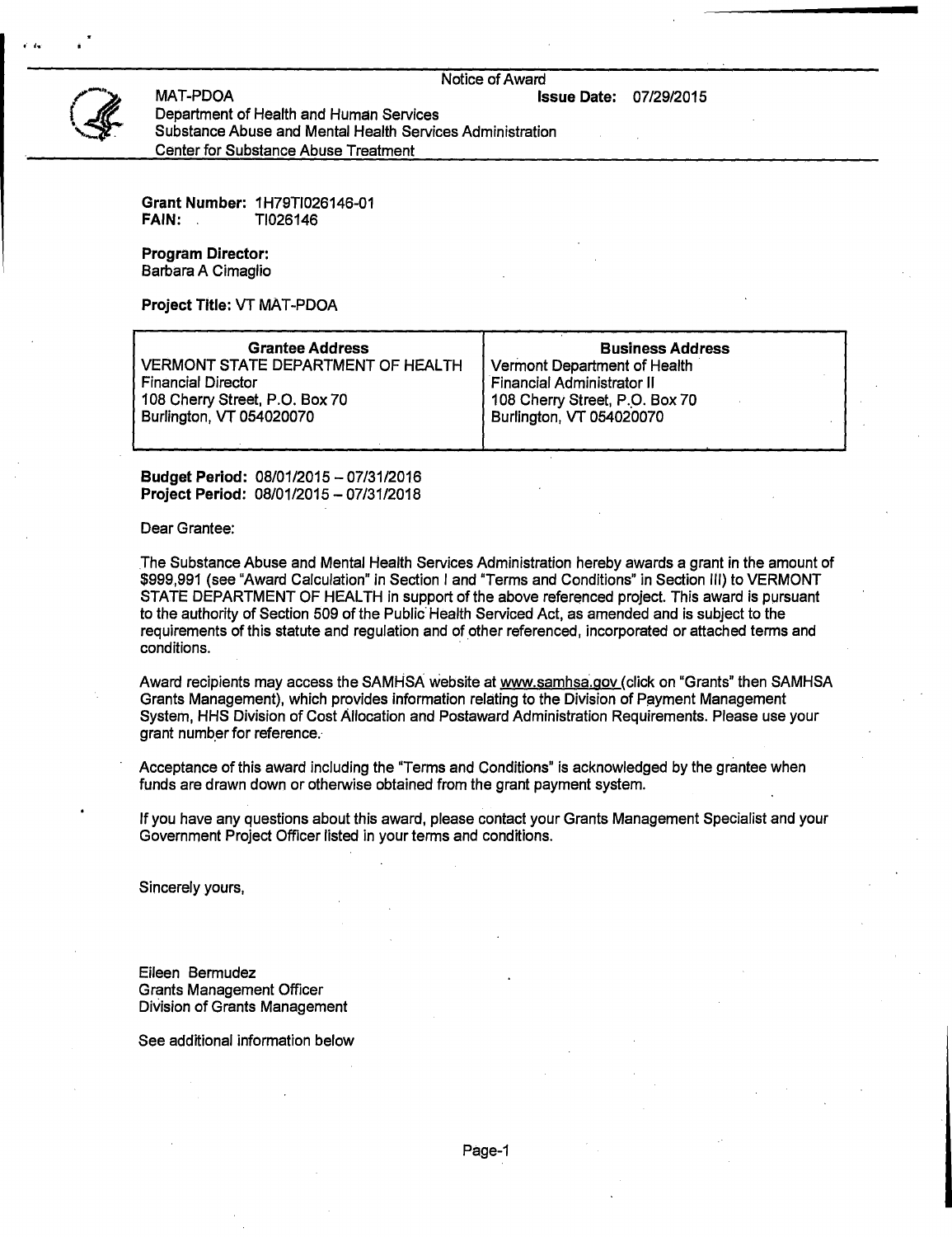## **SECTION I — AWARD DATA — 1H79T1026146-01**

| <b>Award Calculation (U.S. Dollars)</b>               |           |
|-------------------------------------------------------|-----------|
| <b>Salaries and Wages</b>                             | \$51,133  |
| <b>Fringe Benefits</b>                                | \$20,453  |
| <b>Personnel Costs (Subtotal)</b>                     | \$71,586  |
| <b>Supplies</b>                                       | \$834     |
| <b>Consortium/Contractual Cost</b>                    | \$885,664 |
| <b>Travel Costs</b>                                   | \$3,557   |
| <b>Direct Cost</b>                                    | \$961,641 |
| <b>Indirect Cost</b>                                  | \$38,350  |
| <b>Approved Budget</b>                                | \$999,991 |
| <b>Federal Share</b>                                  | \$999,991 |
| <b>Cumulative Prior Awards for this Budget Period</b> | \$0       |

#### **AMOUNT OF THIS ACTION (FEDERAL SHARE) 1999,991 \$999,991**

| <b>SUMMARY TOTALS FOR ALL YEARS</b> |               |  |  |  |  |
|-------------------------------------|---------------|--|--|--|--|
| <b>YR</b>                           | <b>AMOUNT</b> |  |  |  |  |
|                                     | \$999,991     |  |  |  |  |
|                                     | \$1,000,000   |  |  |  |  |
| 2                                   | \$1,000,000   |  |  |  |  |

\*Recommended future year total cost support, subject to the availability of funds and satisfactory progress of the project.

**Fiscal Information: CFDA Number:** 93.243<br>**EIN:** 936000264D4 **EIN:** 1036000264D4 **Document Number:** 15Tl26146A<br>**Fiscal Year:** 2015 **Fiscal Year:** 

| łС        | CAN     | Amount    |
|-----------|---------|-----------|
| <b>TI</b> | C96N548 | \$999,991 |

| C96N548<br><b>CA</b><br>.000.000<br>.000.000<br>\$999.991<br>- 39 | IC | CAN | 2015 | 2016 | 2017 |
|-------------------------------------------------------------------|----|-----|------|------|------|
|                                                                   |    |     |      |      |      |

**TI Administrative Data: PCC:** PDOA / OC: 4145

## **SECTION II— PAYMENT/HOTLINE INFORMATION — 1H79T1026146-01**

Payments under this award will be made available through the HHS Payment Management System (PMS). PMS is a centralized grants payment and cash management system, operated by the HHS Program Support Center (PSC), Division of Payment Management (DPM). Inquiries regarding payment should be directed to: The Division of Payment Management System, PO Box 6021, Rockville, MD 20852, Help Desk Support — Telephone Number: 1-877-614-5533.

The HHS Inspector General maintains a toll-free hotline for receiving information concerning fraud, waste, or abuse under grants and cooperative agreements. The telephone number is: 1- 800-HHS-TIPS (1-800-447-8477). The mailing address is: Office of Inspector General,

#### Page-2

SAMHSA NGA D.1 Venton. 6 - 03/13/2015 08.09 00 | Generated on: 07/29/2015 00:03:31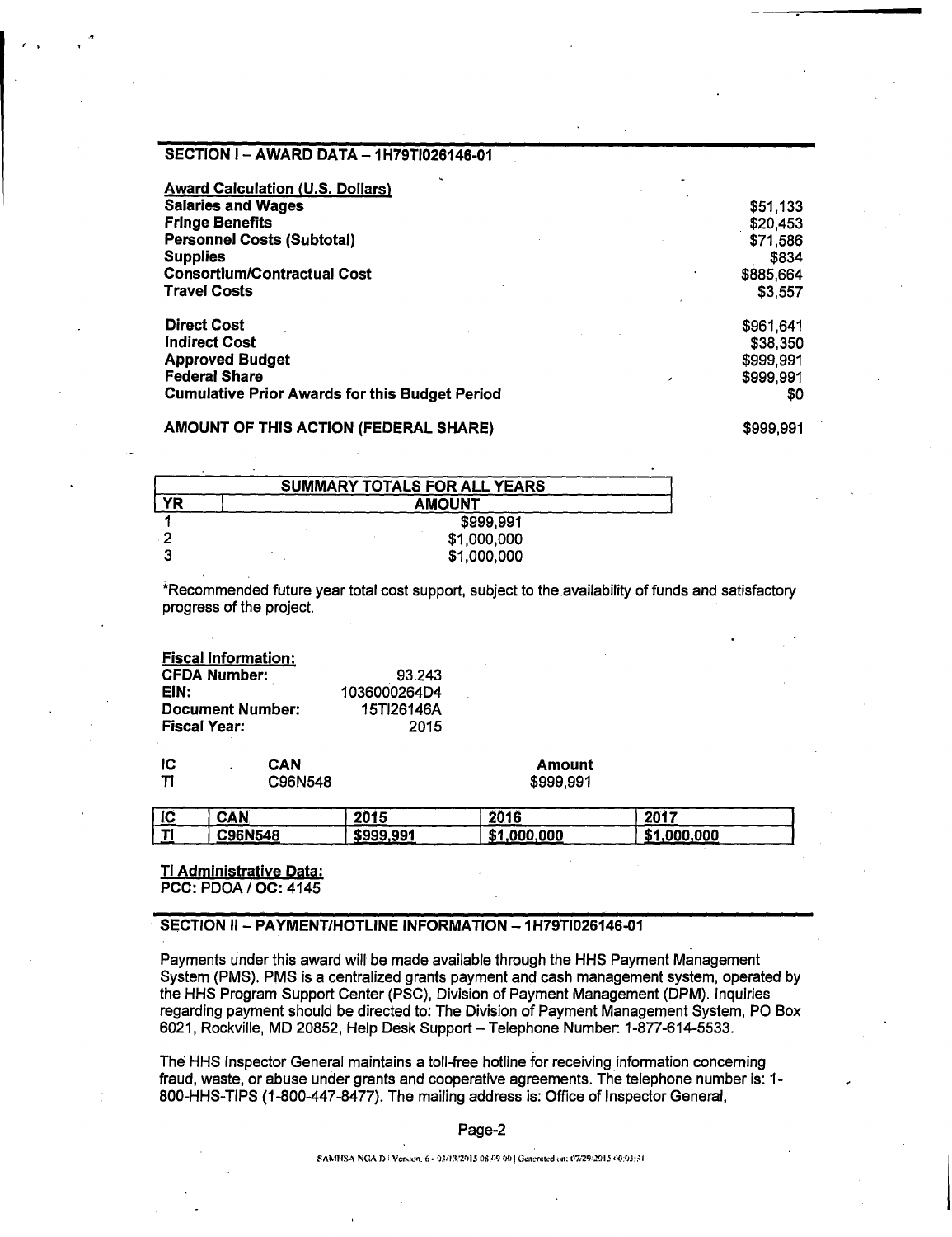Department of Health and Human Services, Attn: HOTLINE, 330 Independence Ave., SW, Washington, DC 20201.

## **SECTION III — TERMS AND CONDITIONS — 1H79T1026146-01**

This award is based on the application submitted to, and as approved by, SAMHSA on the above-title project and is subject to the terms and conditions incorporated either directly or by reference in the following:

- a. The grant program legislation and program regulation cited in this Notice of Award.
- b. The restrictions on the expenditure of federal funds in appropriations acts to the extent those restrictions are pertinent to the award.
- c. 45 CFR Part 75 as applicable.
- d. The HHS Grants Policy Statement.
- e. This award notice, INCLUDING THE TERMS AND CONDITIONS CITED BELOW.

#### **Treatment of Program Income:**

Additional Costs

## **SECTION IV — T1 Special Terms and Conditions — 1H79T1026146-01**

#### **REMARKS:**

This award reflects approval of the budget submitted on May 8, 2015 as part of the application.

\$597,390 allocated as "Other" for subawards has been moved to the "Contractual" budget category.

Notes - All SAMHSA official notifications will be electronically mailed to your organization's Business Official addressasidentified in the HHS Checklist, Part C.

#### **SPECIAL TERMS OF AWARD:**

#### **DOMAi**

On June 26, 2013, in United States v. Windsor, the Supreme Court held that section 3 of the Defense of Marriage Act (DOMA), which prohibited federal recognition of same-sex spouses/marriages, was unconstitutional. As a result of that decision, SAMHSA is no longer prohibited from recognizing same sex marriages. Consistent with HHS policy and the purposes of SAMHSA programs, same-sex spouses/marriages are to be recognized in the MAT-PDOA program.. This means that, as a recipient of SAMHSA funding MAT-PDOA you are required to treat as valid the marriages of same-sex couples whose marriage was legal when entered into. This applies regardless of whether the couple now lives in a jurisdiction that recognizes same-sex marriage or a jurisdiction that does not recognize same-sex marriage. Any same-sex marriage legally entered into in one of the 50 states, the District of Columbia, a U.S. territory or a foreign country will be recognized. However, this does not apply to registered domestic partnerships, civil unions or similar formal relationships recognized under state law as something other than a marriage.

#### **Electronic Health Records (EHR):**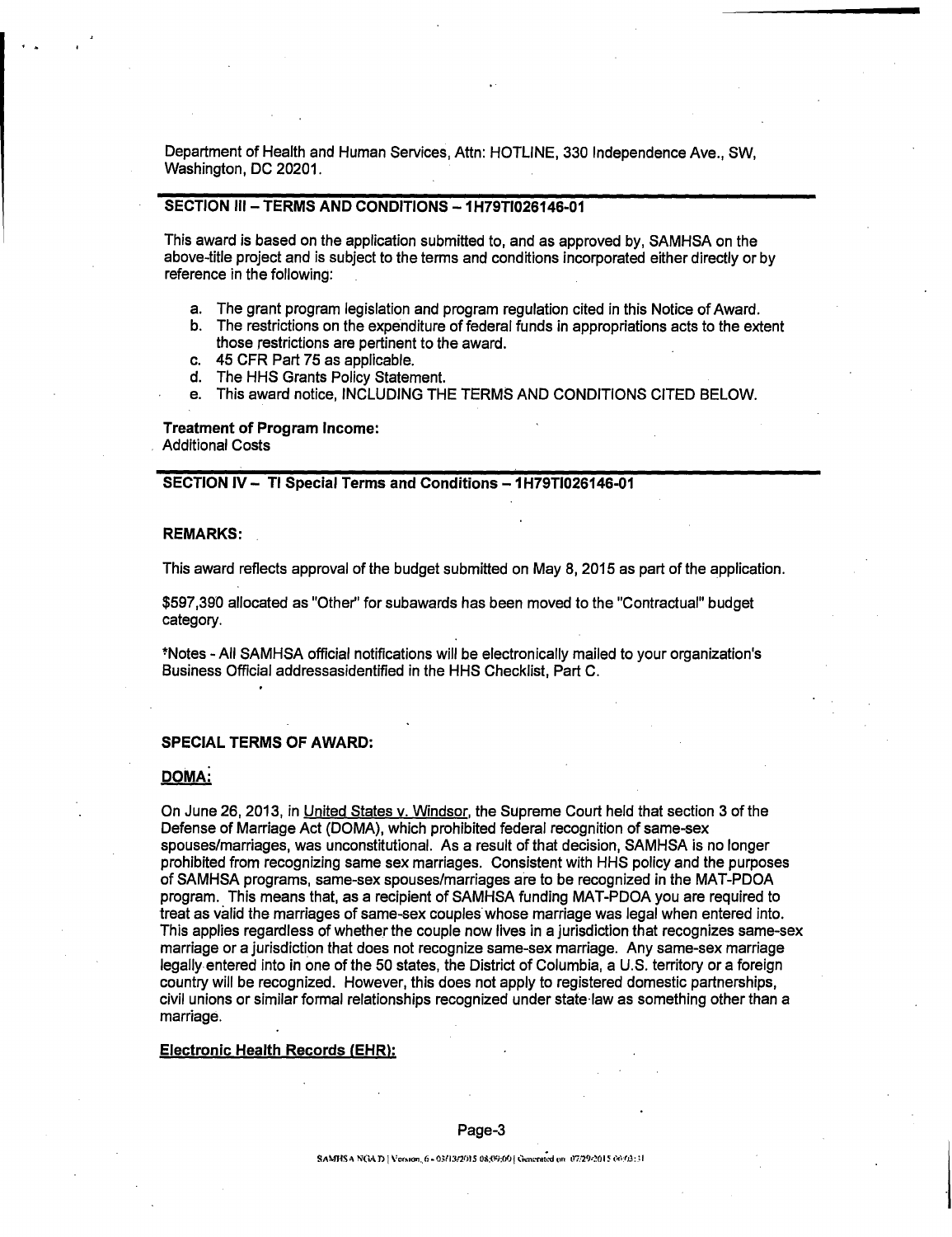All SAMHSA grantees receiving additional funds based on responses regarding Electronic Health Records during the application process must ensure compliance with RFA requirements on EHRs throughout each year of the grant. Failure to comply will result in loss of funds.

#### **Disparity Impact Statement (DIS):**

By November 30, 2015, you must:

Submit an electronic copy of a disparity impact statement to the Government Project Officer (GPO) and Grants Management Specialist (GMS) as identified under Contacts on this notice of award. The disparity impact statement should be consistent with information in your application regarding access, \*service use and outcomes for the program and include three components as described below. Questions about the disparity impact statement should be directed to your GPO. Examples of disparity impact statements can be found on the SAMHSA website at http://www.samhsa.gov/grants/grants-management/disparity-impact-statement.

\*Service use is inclusive of treatment services, prevention services as well as outreach, engagement, training and/or technical assistance activities.

The disparity impact statement, in response to the Special Condition of Award, consists of three components:

1. Proposed number of individuals to be [choose either: served, reached or trained] by subpopulations in the grant implementation area should be provided in a table that covers the entire grant period. The disparate population(s) should be identified in a narrative that includes a description of the population and rationale for how the determination was made.

2. A quality improvement plan for how you will use your program (GPRA) data on access, use and outcomes to monitor and manage program outcomes by race, ethnicity and LGBT status, when possible. The quality improvement plan should include strategies for how processes and/or programmatic adjustments will support efforts to reduce disparities for the identified subpopulations.

3. The quality improvement plan should include methods for the development and implementation of policies and procedures to ensure adherence to the Enhanced Culturally and Linguistically Appropriate Services (CLAS) Standards and the provision of effective care and services that are responsive to:

a. Diverse cultural health beliefs and practices;

b. Preferred languages; and

c. Health literacy and other communication needs of all sub-populations within the proposed geographic region.

#### **SPECIAL CONDITIONS OF AWARD:**

#### **Revised Budget:**

You must submit by October 30, 2015 the following:

1. Although the project diiector's salary is inkind to the grant, it must still be listed in the budget justification so that we may confirm compliance with FY 2015 Consolidated Appropriations Act, 2015 (Public Law 113-76) signed into law oh January 17, 2015, which restricts the amount of direct salary to Executive Level II of the Federal Executive Pay scale. The Executive Level II salary is **\$183,300 annually.** 

htto://g rants. nih.gov/grants/guide/notice-files/NOT-OD-15-049.html

Page-4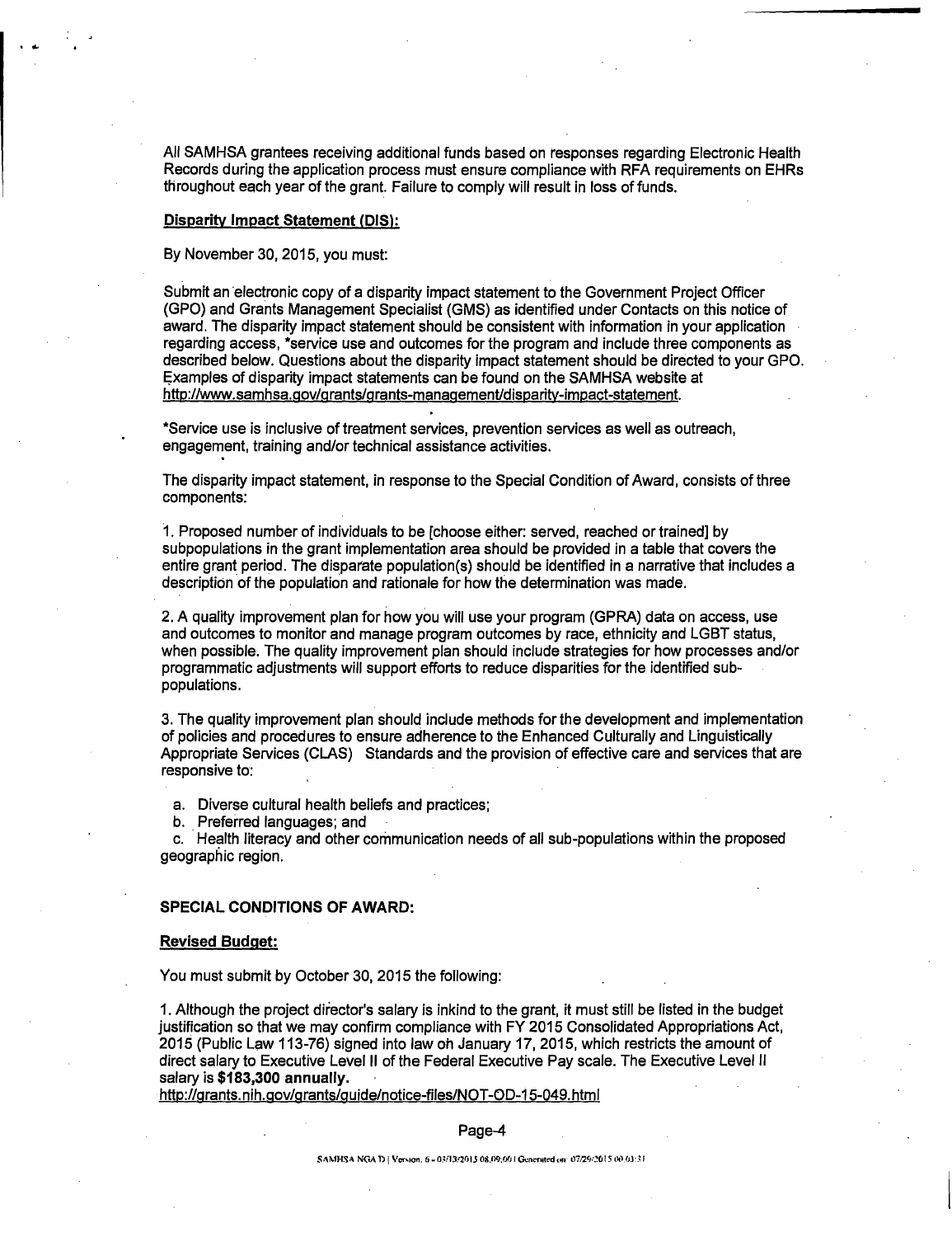2. A copy of the current Indirect Cost (IDC) Rate Agreement for all contractors (Dartmouth College). Please submit a copy of the IDC applicable to each subaward after the grants are awarded.

#### **STANDARD TERMS OF AWARD:**

Refer to the following SAMHSA website for Standard Terms of Award: http://www.samhsa.gov/grants/grants-management/notice-award-noa/standard-termsconditions **(New)** 

Key staff are listed below:

Barbara Cimaglio, Project Director @ 5% Level of Effort Mark McGovern, Project Evaluator @ 15% Level of Effort '

All changes in key staff including level of effort must be sent electronically to the GPO including a biographical sketch and other documentation and information as stated above who will make a recommendation for approval or disapproval to the assigned Grants Management Specialist. Only the GMO, SAMHSA may approve Key Staff Changes.

### **REPORTING REQUIREMENTS:**

Submission of a Programmatic (semi-annual) Report is due no later than the dates as follows:

1st Report - March 1,2016 2nd Report - September 1, 2016

**Please submit your Programmatic (semi-annual) Report to DGMProgressReportsQsamhsa.hhs.00v and copy your Program Official.** (HARD COPIES SUBMISSION IS NOT REQUIRED)

**Failure to comply with the above stated terms and conditions may result in suspension, classification as High Risk status, termination of this award or denial of funding in the future.** 

All responses to special terms and conditions of award and post award requests may be electronically mailed to the Grants Management Specialist and to the Program Official as identified on your Notice of Award.

It is essential that the Grant Number be included in the SUBJECT line of the email.

CONTACTS:

Sherrye McManus, Program Official **Phone:** (240) 276-2576 **Email:** Sherrye.McManus@samhsa.hhs.gov

Odessa Crocker, Grants Specialist **Phone:** (240) 276-1078 **Email:** Odessa.Crocker@samhsa.hhs.gov

#### Page-5

SAMHSA NGA D | Vorsion: 6 - 03/13/2015 08:09:00 | Gotterated on: 07/29/2015 00:03:31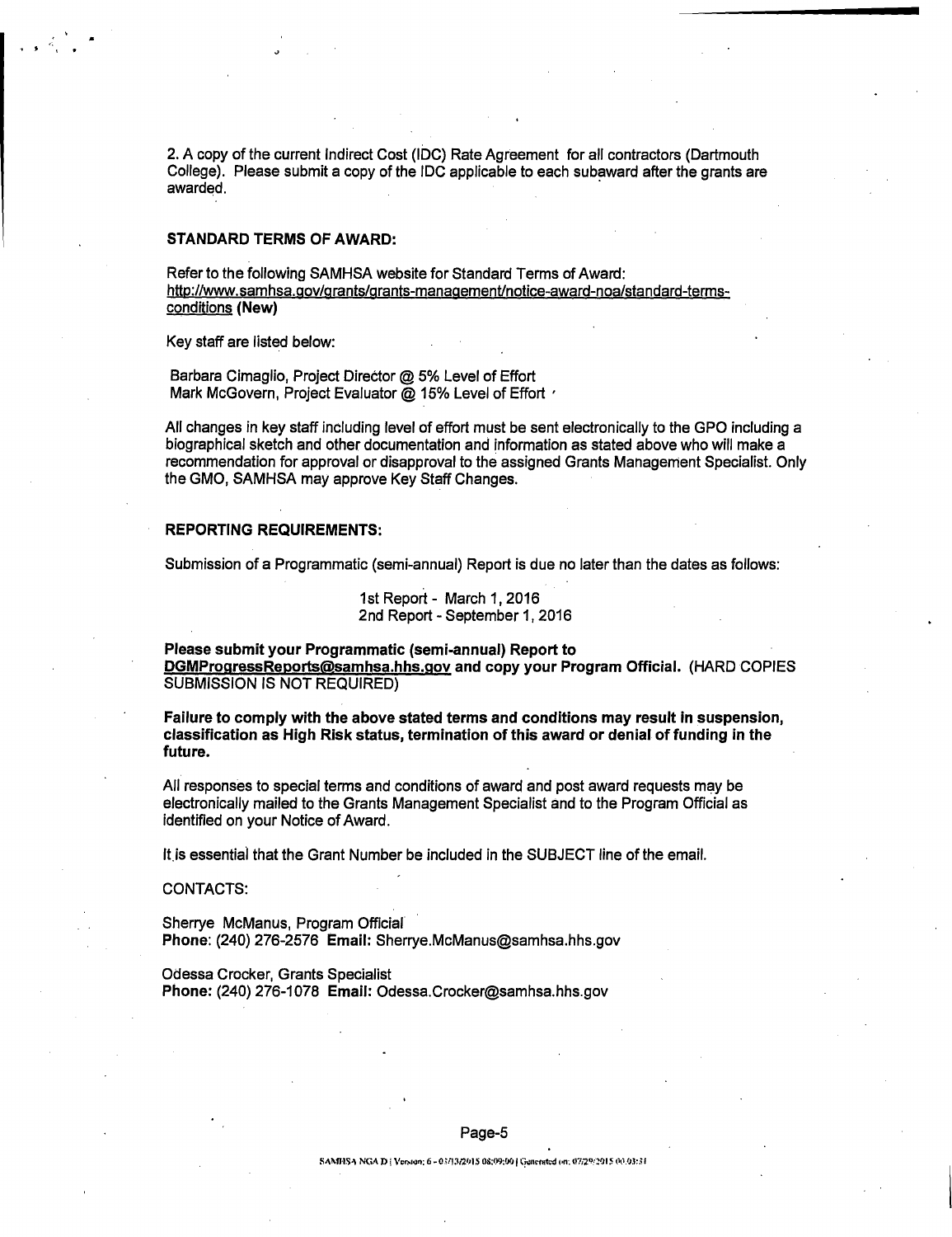**Request for Classification Action Position Description Form C** • **Page 1** 

# **Request for Classification Action**

**New or Vacant Positions** 

# **EXISTING Job Class/Title ONLY**

# **Position Description Form C/Notice of Action**

**For Department of Personnel Use Only** 

|                                  |                                                               |                                               | Date Received (Stamp)                                                                                                                                                                          |                                                                   |
|----------------------------------|---------------------------------------------------------------|-----------------------------------------------|------------------------------------------------------------------------------------------------------------------------------------------------------------------------------------------------|-------------------------------------------------------------------|
|                                  |                                                               |                                               |                                                                                                                                                                                                |                                                                   |
|                                  |                                                               |                                               |                                                                                                                                                                                                |                                                                   |
|                                  |                                                               |                                               |                                                                                                                                                                                                |                                                                   |
|                                  |                                                               |                                               |                                                                                                                                                                                                |                                                                   |
|                                  |                                                               |                                               |                                                                                                                                                                                                |                                                                   |
|                                  |                                                               |                                               |                                                                                                                                                                                                |                                                                   |
|                                  |                                                               |                                               |                                                                                                                                                                                                |                                                                   |
|                                  |                                                               |                                               | <b>Effective Date:</b>                                                                                                                                                                         |                                                                   |
|                                  |                                                               |                                               | Date Processed:                                                                                                                                                                                |                                                                   |
| <b>Willis Rating/Components:</b> |                                                               |                                               |                                                                                                                                                                                                |                                                                   |
|                                  | Notice of Action #<br>Current Class Code<br>Current Pay Grade | Current Mgt Level______ B/U ____ OT Cat. ____ | New Class Code ___________<br>New Pay Grade<br>EEO Cat. FLSA<br>New Mgt Level _______ B/U ____ OT Cat. ____ EEO Cat. ____ FLSA<br><b>Date <i>Date</i></b><br><b>Working Conditions: Total:</b> | Knowledge & Skills: ______ Mental Demands: ______ Accountability: |

# **Position Information:**

**Incumbent: Vacant or New Position** 

**Position Number: Current Job/Class Title: Substance Abuse Program Manager** 

**Agency/Department/Unit: AHSNDH/ADAP1 GUC: 74604** 

Pay Group: **74A** Work Station: **Burlington** Zip Code: **05401** 

**Position Type:**  $\Box$  **Permanent**  $\Box$  **Limited Service (end date) 7/31/2018** 

Funding Source:  $\Box$  Core  $\Box$  Sponsored  $\boxtimes$  Partnership. For Partnership positions provide the funding breakdown (% General Fund, % Federal, etc.) 100% Federal

**Supervisor's Name, Title and Phone Number: 'Anthony Folland, ADAP Manager of Clinical Services, 802- 652-4141** 

# **Check the type of request (new or vacant position) and complete the appropriate section.**

# **El New Position(s):**

- **a. REQUIRED: Allocation requested: Existing Class Code 526301 Existing Job/Class Title: 'Substance Abuse Program Manager**
- **b. Position authorized by:**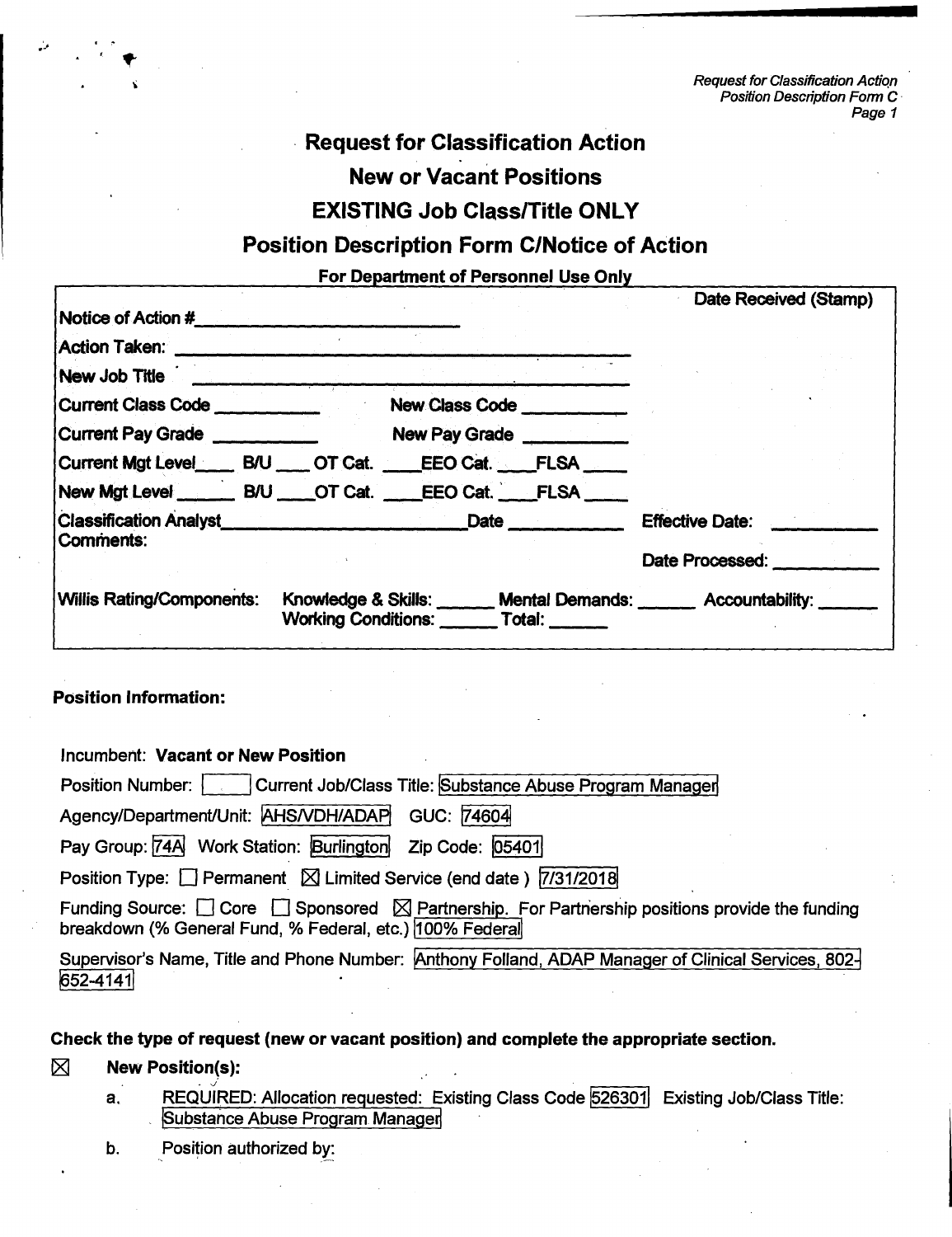| <b>Position Description Form C</b>                                                         |
|--------------------------------------------------------------------------------------------|
| Page 2<br>Joint Fiscal Office - JFO #                                                      |
| <b>Approval Date:</b><br>ᢂ                                                                 |
| Legislature – Provide statutory citation (e.g. Act XX, Section XXX(x), XXXX session)       |
| Other (explain) -- Provide statutory citation if appropriate.                              |
|                                                                                            |
| <b>Vacant Position:</b>                                                                    |
| a. Position Number:                                                                        |
| b. Date position became vacant:                                                            |
| <b>Current Job/Class Title:</b><br><b>Current Job/Class Code:</b>                          |
| d. REQUIRED: Requested (existing) Job/Class Code:<br>Requested (existing) Job/Class Title: |
|                                                                                            |

**Request for Classification Action** 

**e.** Are there any other changes to this position; for example: change of supervisor, GUC, work station? Yes  $\Box$  No  $\Box$  If Yes, please provide detailed information:

## **For All Requests:**

П

**1. List the anticipated job duties and expectations; include all major job duties: 1. Serve as program manager for Vermont Department of Health (VDH), Division of Alcohol and Drug Abuse Programs (ADAP) for the Medication Assisted Treatment (MAT)- Prescription Drug and Opioid Addiction (PDOA) initiative: a 3 year**, **Substance Abuse and Mental Health Services Administration (SAMHSA) initiative to provide funding to states to enhance/expand their treatment service systems to increase capacity and provide accessible, effective,**  comprehensive, coordinated care, and evidence-based medication assisted treatment (MAT) and recovery **support services to individuals with opioid use disorders seeking or receiving MAT. This program seeks to: 1**  increase the number of individuals receiving MAT services with pharmacotherapies approved by the FDA for **the treatment of opioid use disorders; 2) increase the number of individuals receiving integrated care; and 3) decrease illicit drug use at 6-months follow-up.** 

**2. This position will manage and provide leadership to ensure a comprehensive, systematic, and accountable approach to improving the health of the public through successful coordination of the MAT-PDOA initiative.** 

**3. This position will provide project management leadership, technical expertise, and demonstrate knowledge of project management practices, principles, and skills.** 

**4. This position will work with stakeholders to address behavioral health disparities among racial, ethnic, sexual and ethnic minority populations served.** 

**5. This position will manage the program budget, develop and oversee all contracts and grants, ensure deliverables are met, and organize, refines and submits all grant reports required by SAMHSA.** 

**6. This position will design, implement, and manage the process for grant and program review.** 

**7. This position is accountable for representing the Department in all public speaking engagements including formal presentations to state agencies, legislators, law enforcement, media, professional associations, educational institutions and patient advocacy groups.**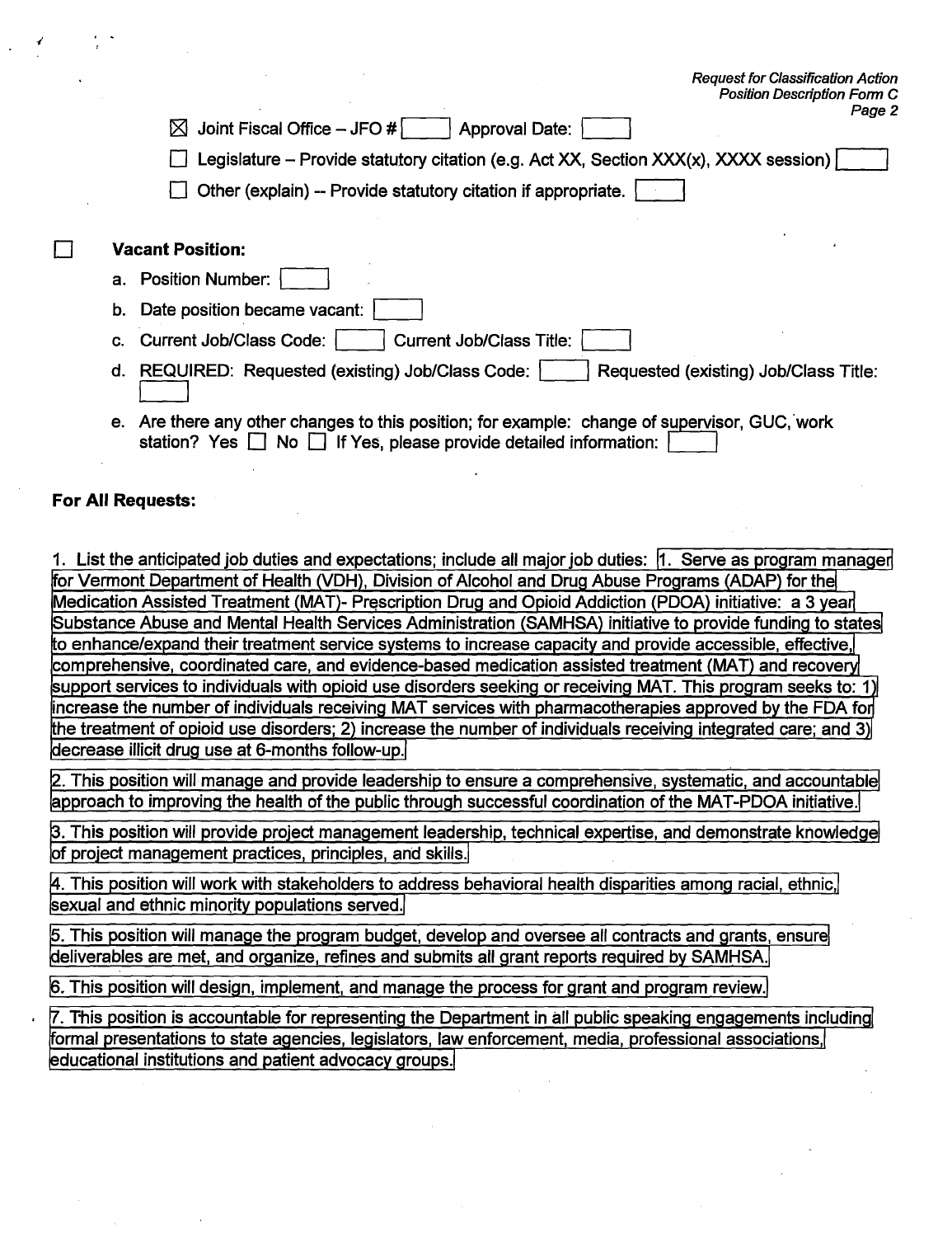**2. Provide a brief justification/explanation of this request: The Vermont Deparmtent of Health, Division of Alcohol and Drug Abuse Programs has received a \$3 million/3 year federal grant award from the Substance Abuse and Mental Health Services Administration. This position was requested as part of the application. The year 1 notice of grant award is attached.** 

**3. If the position will be supervisory, please list the names and titles of all classified employees reporting to this position (this information should be identified on the organizational chart as well). N/AI** 

## **Personnel Administrator's Section:**

**I,** 

**4. If the requested class title is part of a job series or career ladder, will the position be recruited at different**  levels? Yes **□ No**⊠

**5. The name and title of the person who completed this form: Emily Trutor, Director ADAP Operations** 

**6. Who should be contacted if there are questions about this position (provide name and phone number): 'Anthony Folland 802-652-4141** 

**7. How many other positions are allocated to the requested class title in the department:** g

**8. Will this change (new position added/change to vacant position) affect other positions within the organization? (For example, will this have an impact on the supervisor's management level designation; will duties be shifted within the unit requiring review of other positions; or are there other issues relevant to the classificatioh process.) No** 

## **Attachments:**

**Z Organizational charts are required. and must indicate where the position reports.** 

**Z Class specification (optional).** 

**IZ For new positions, include copies of the language authorizing the position, or any other information that would help us better understand the program, the need for the position, etc.** 

**1** Other supporting documentation such as memos regarding department reorganization, or further **explanation regarding the need to yeallocate a vacancy (if appropriate).** 

ersonnel Administrator's Signature (required)\*

**Su • ervisor's Signature (required)\* Date** 

/5-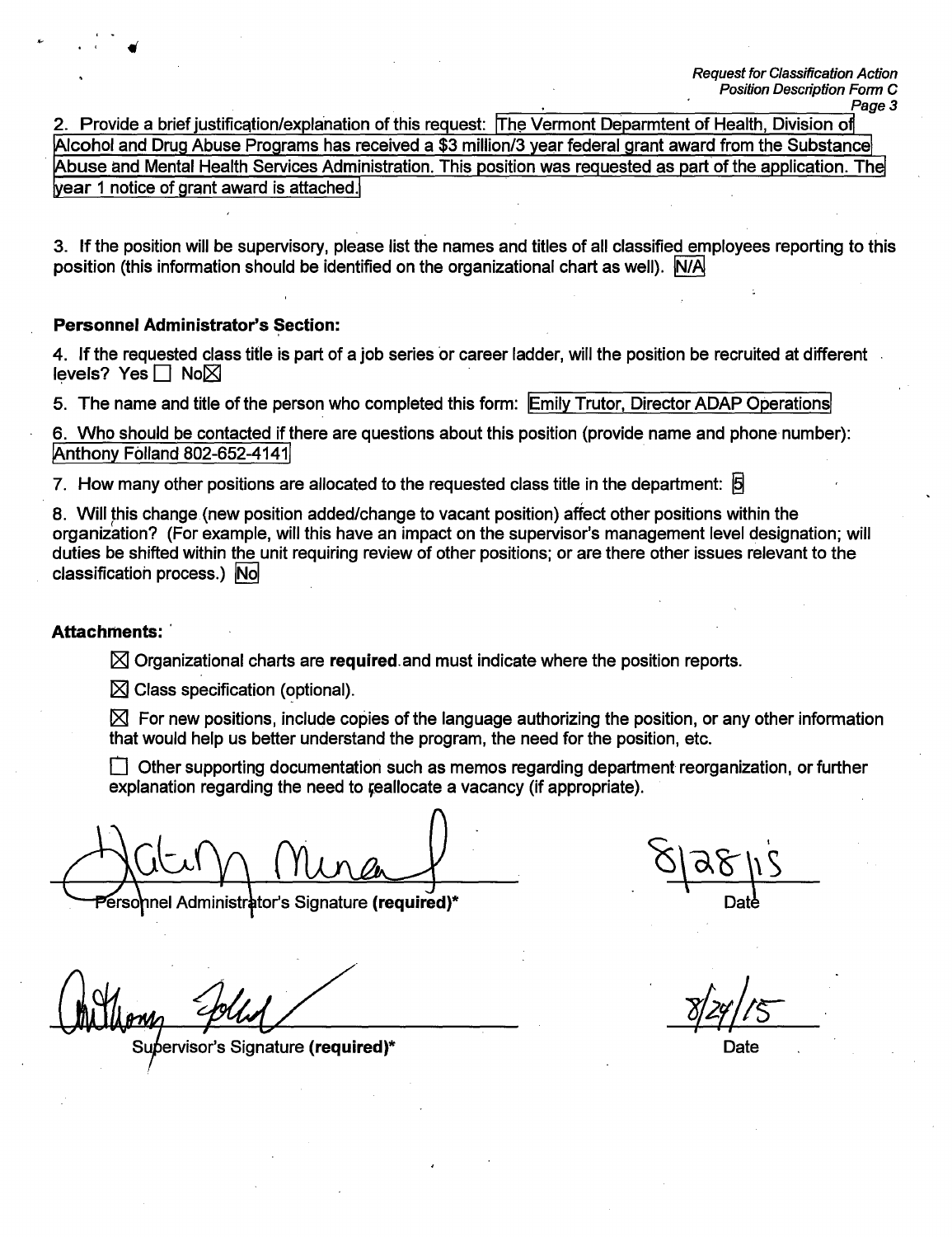Darban Cina

**Request for Classification Action Position Desc**ri**ption Form C Page 4**   $8 - 24 - 15$ 

Appointing Authority or Authorized Representative Signature (required)<sup>\*</sup> Date

**\* Note: Attach additional information or comments if appropriate.**